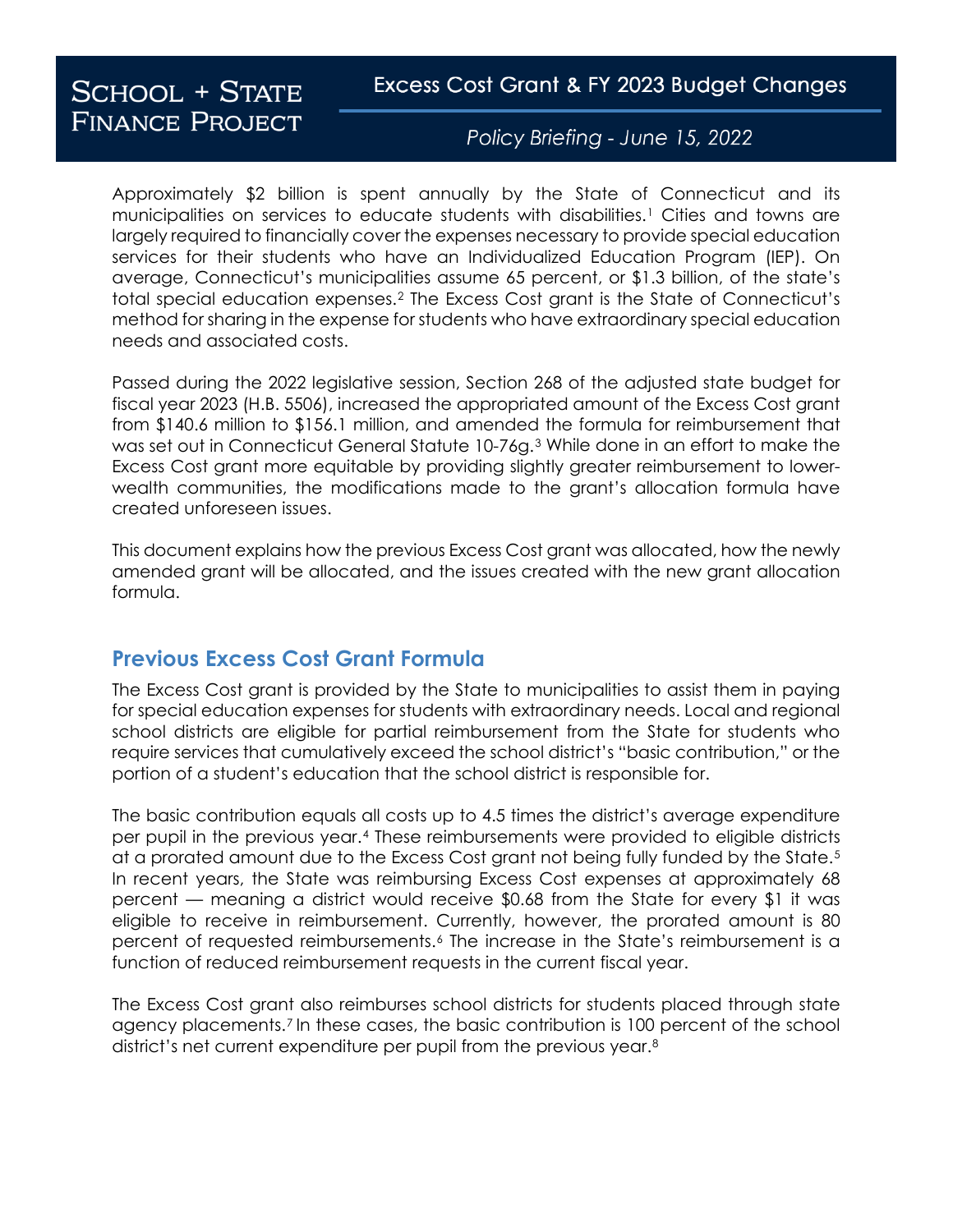### **New Excess Cost Grant Formula**

As part of the adjusted state budget for FY 2023, the formula to allocate Excess Cost grant funding was modified.[9](#page-3-8) Under the new formula, if the sum of all district Excess Cost reimbursement requests is equal to or less than the total funds appropriated for the grant, then each district will receive their uncapped Excess Cost grant.[10](#page-3-9) However, if the sum of all district Excess Cost reimbursement requests is greater than the total amount of funding appropriated to the grant, then districts will be reimbursed based on a 3-tiered system.[11](#page-3-10)

The tiered system sorts districts based on the wealth of their municipality.<sup>A</sup> Under the tiered system, municipalities will be ranked in descending order from one to 169 and each tier will be reimbursed at a different rate. Below are the three tiers.

- Districts with the lowest wealth (municipalities ranked 115 to 169) would be reimbursed at 76.25 percent of their uncapped grant amount;
- Districts in the middle tier (municipalities ranked 59 to 114) would be reimbursed at 73.25 percent of their uncapped grant amount and;
- Districts in the wealthiest tier (municipalities ranked 1 to 58) would be reimbursed at 70 percent of their uncapped grant amount.[12](#page-3-11)

Based on current data, the total uncapped reimbursement entitlement for all districts is \$175.7 million for FY 2023, which means the tiered reimbursement system would be utilized as the FY 2023 appropriation for the Excess Cost grant is only \$156.1 million.[13](#page-3-12)

# **What Does This Mean?**

l

The modifications to the Excess Cost grant's allocation formula created the following unforeseen issues:

- **1. Under the new formula, districts are projected to receive an unintended decrease in their reimbursement percentages.[14](#page-3-13)**
	- Due to a decrease in requested reimbursements, the prorated reimbursement percentage for the grant has increased from 68 percent to approximately 80 percent, which is greater than the tiered reimbursement percentages specified in the new formula.[15](#page-3-14) As a result, the new tiered structure creates a situation where districts will now see an overall decrease in the amount they are reimbursed of approximately \$11.6 million.<sup>[16](#page-3-15)</sup>

#### **2. There is no method for allocating the remaining appropriated funds.[17](#page-3-16)**

 The new tiered reimbursements result in a total uncapped grant amount of \$129 million compared to the \$156.1 million appropriated for FY 2023. However, there is no legislative language on how to distribute the \$27.1 million difference.[18](#page-3-17)

<span id="page-1-0"></span><sup>A</sup> District wealth is measured using Adjusted Equalized Net Grand List Per Capita (AENGLPC), which is the property wealth per person adjusted for differences in income.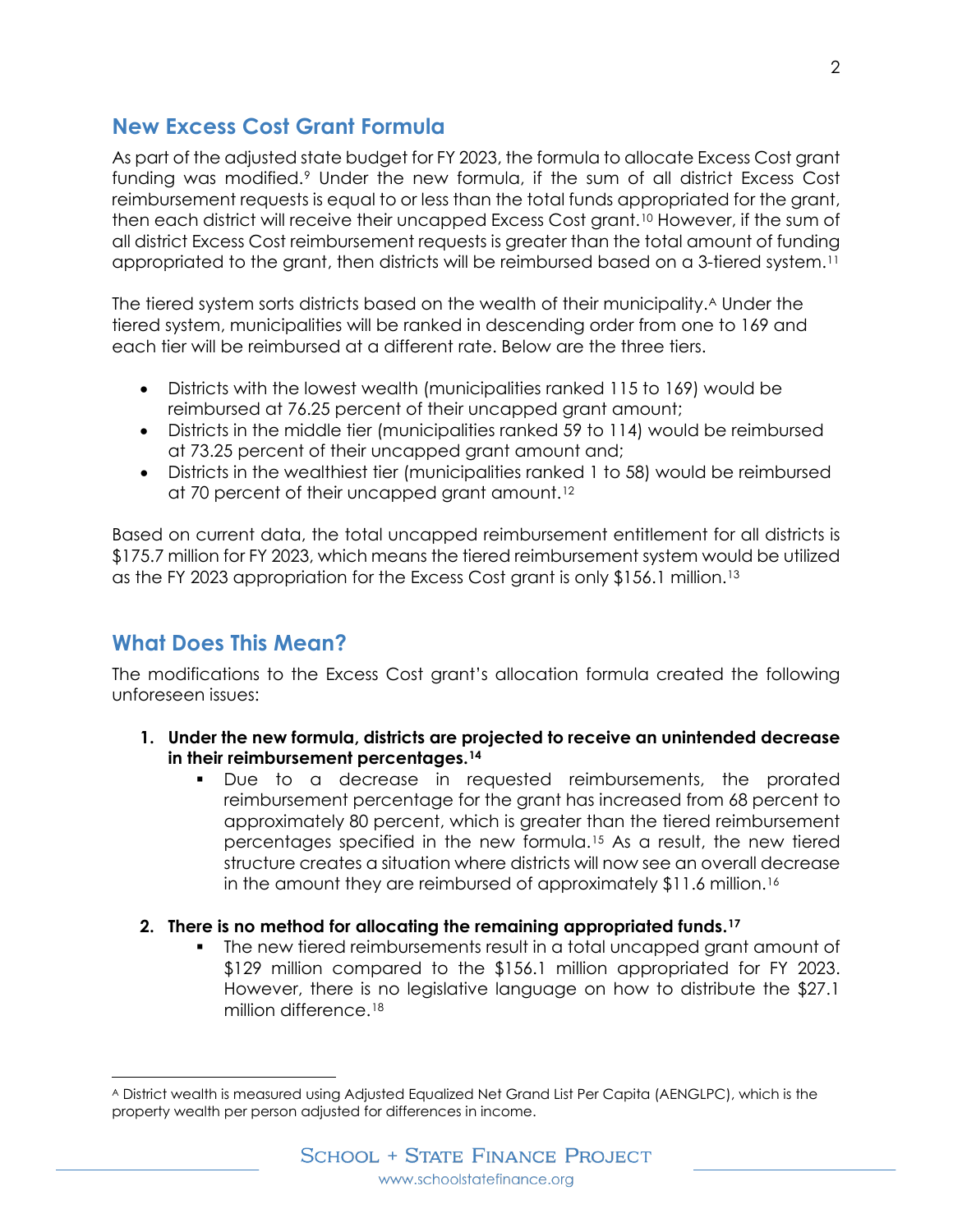- **3. If the issue of how to appropriate additional funding is not addressed in the next legislative session, the State of Connecticut runs the risk of falling out of compliance with the State Maintenance of Effort (MOE) requirement that is part of the federal Individuals with Disabilities Education Act (IDEA).[19](#page-3-18)** 
	- Under federal law, the State of Connecticut is required to ensure that it does not reduce state special education spending year-over-year. The Excess Cost grant is a component of the calculation of the State's annual special education spending.[20](#page-3-19) If this issue is not solved through legislation, and the other components of state special education spending are not adjusted to make up the shortfall, the State of Connecticut could be out of compliance with the IDEA.

### **How Can This Be Addressed?**

Given the statutory schedule of Excess Cost grant payments, a special legislative session is not necessary to rectify the potential for reduced reimbursements to municipalities. Since the first payment is made by the State to districts no later than February 28<sup>th</sup>, the General Assembly has time during the 2023 legislative session to modify this language prior to districts receiving the projected reduced state support for Excess Cost reimbursements.[21](#page-3-20)